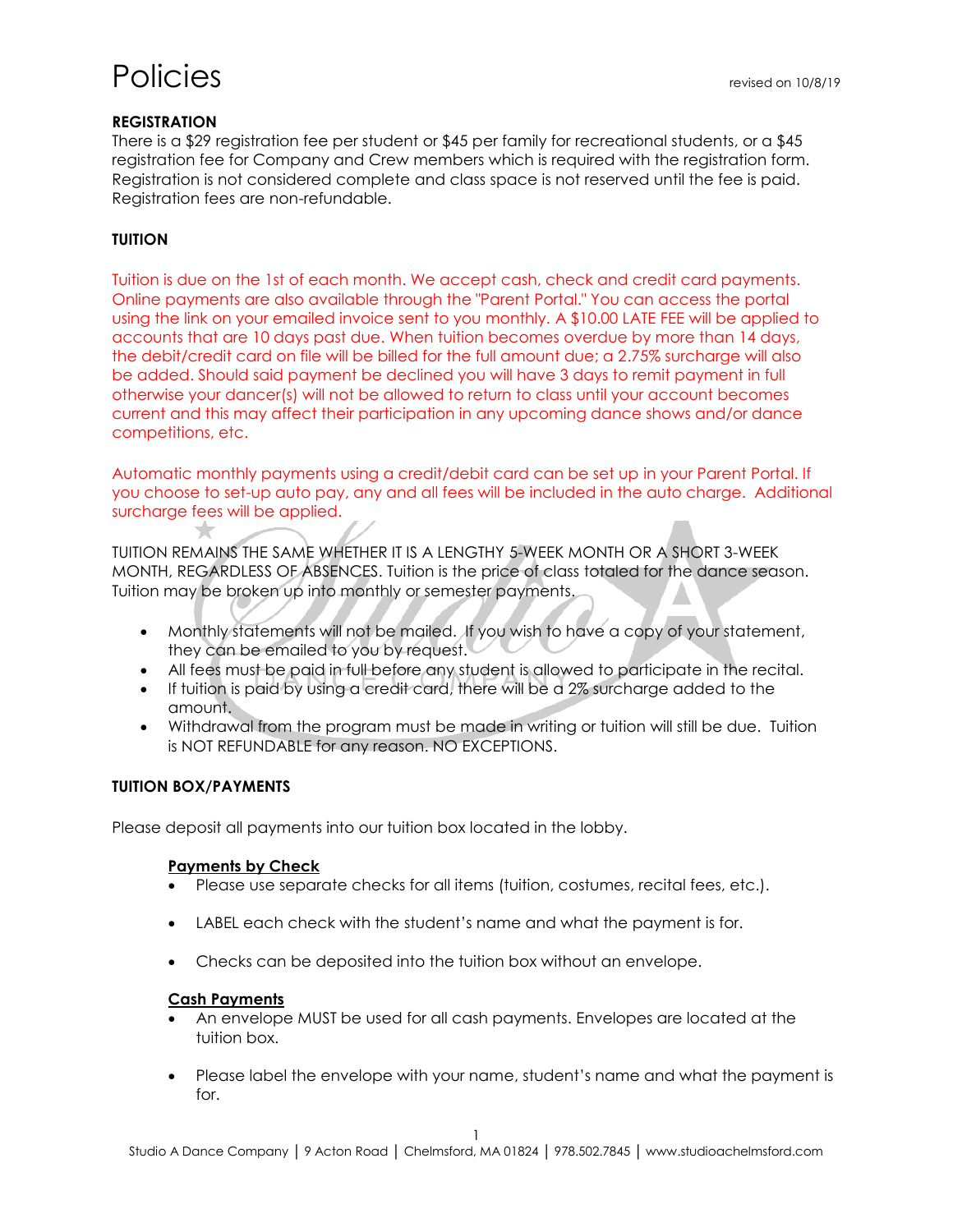## **INSUFFICIENT FUND PAYMENTS**

If a personal check is returned to Studio A Dance Company due to insufficient funds, we will notify you via email and we will automatically deduct a payment from the credit/debit card we have on file for the amount of your original check plus an insufficient funds fee of \$25 and a 2% surcharge. If you do not have a card on a file, we require that you remit a cash payment for all amounts due, including the \$25.00 fee, within 7 days of receiving notification of the insufficient funds.

Should Studio A receive 2 insufficient checks from you, then we will no longer be able to accept checks as your method of payment. You will be required to make cash or credit/debit card payments for the remainder of the current dance year.

#### **AUTOMATIC CREDIT/DEBIT CARD PAYMENTS**

Should your payment be declined due to insufficient funds, you will be notified via email and you will be required to remit a payment via cash or check within 7 days for all amounts due including the \$25.00 fee.

If your payments are unable to be processed for 2 consecutive months, we will no longer be able to accept debit/credit cards as your method of payment. You will be required to make payments using cash or personal checks for the remainder of the current dance year.

#### **LOBBY RULES**

Parents are not required to remain at the studio during their child's dance classes unless their children are under 4 years old. Parents may view the dance classes via LIVE video screens. If you do wish to stay please abide by the following;

- Please respect the classes in progress by keeping the lobby as quiet and clean as possible.
- Parents are fully responsible for watching siblings in the lobby area and it is their **RESPONSIBILITY** to **CLEAN** up after their children.
- Children playing with toys, etc. should do so quietly and should not be playing on the stairs or in any manner to obstruct access to the lobby or dance studios.
- Rough-housing, running, tumbling, or loud voices/noises are not permitted in the lobby.
- No tapping or knocking on the viewing windows.
- Please do not interrupt the teacher while a class is in session.
- Please refrain from sitting on the **STAIRS** as this is a fire hazard.
- Please refrain from placing chairs or sitting on the floor in the middle of the lobby or entryway.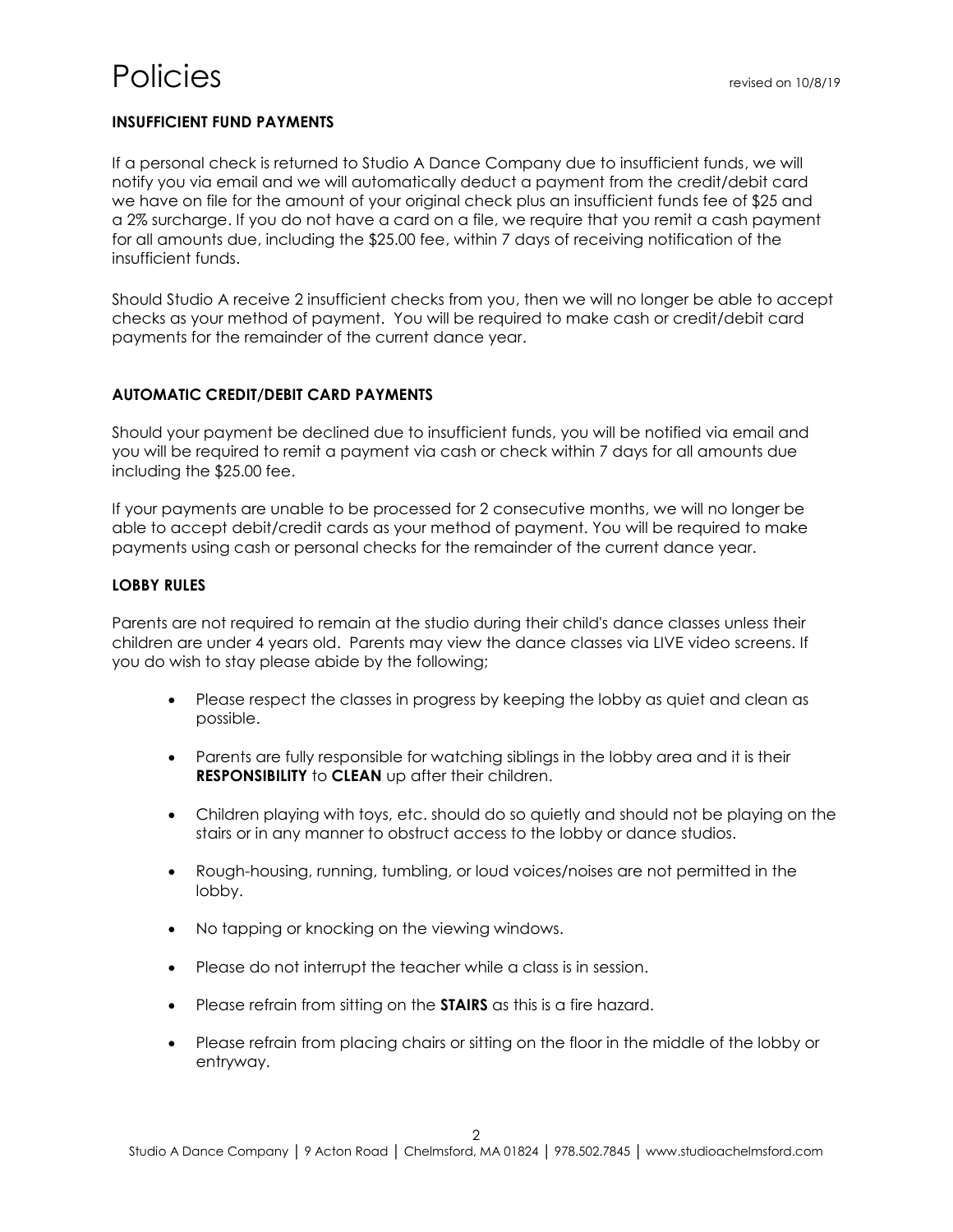- Please do not place bags or other personal belongings on the stairs or in the middle of the floor or entryway.
- **Students MUST use the student dressing rooms for their belongings, do not place bags/book bags etc. on the lobby chairs, or anywhere in the lobby.**

## **PARKING**

Please be advised that Studio A shares the parking lot with the Karate Studio and other building tenants. Parking in front of the Studio doors or in any manner that blocks the walkway to the front of the building or blocks the side entrance to the building is **STRICTLY PROHIBITED** and may result in your vehicle being towed at your expense. Please DO NOT park in the middle of the parking lot or in any manner blocking the entrance/exit. If the main parking lot is full, please use the lot on the other side of the building.

## **ATTENDANCE**

Regular attendance is vital to student progress and group choreography. Attendance is necessary if a child wishes to show a marked degree of improvement and to allow teachers to do the best job possible.

Make-up classes are only offered if the classes are cancelled due to the teacher not being able to be present and at the discretion of the Director.

Please make every effort to attend each class.

Repeat absences/tardiness may result in the student being pulled from the upcoming recital, competition, parade, festival, etc. A minimum attendance level will be required. If a student misses more than 3 consecutive classes without written notices, the director will assume the student will not be in the upcoming performances. Students missing more than four classes after January will not be allowed to participate in the year-end recital, festivals, competitions, etc.

## **COMPANY DANCERS**

In addition to the policies contained herein, Studio A's company dancers must adhere to the rules, regulations and policies contained in the Company Handbook.

#### **SPRING SHOW**

Each year, the season is ended with a fully-staged, professional dance recital. We encourage full participation from all of our students. Each class will be entitled to one routine in the recital as long as the class has a minimum of 5 students. A class with less than 5 students may be in the Spring Show but this is at the discretion of the Director. Combo Cuties jazz/hip hop and ballet/tap classes may be offered 2 or more dance routines in the recital. Again, this is at the discretion of the Director. These classes must reach a minimum of 8 students in order to have 2 dance routines in the spring show or at the discretion of the Director. The Director reserves the right to combine classes for their routines in the show at any time. The recital will be in June (the day before Father's Day); exact dates can be found on our Season Dance Calendar. Routines are planned according to the production's story line. There will be auditions held for main roles. The students selected for main roles will be making a large commitment and will

3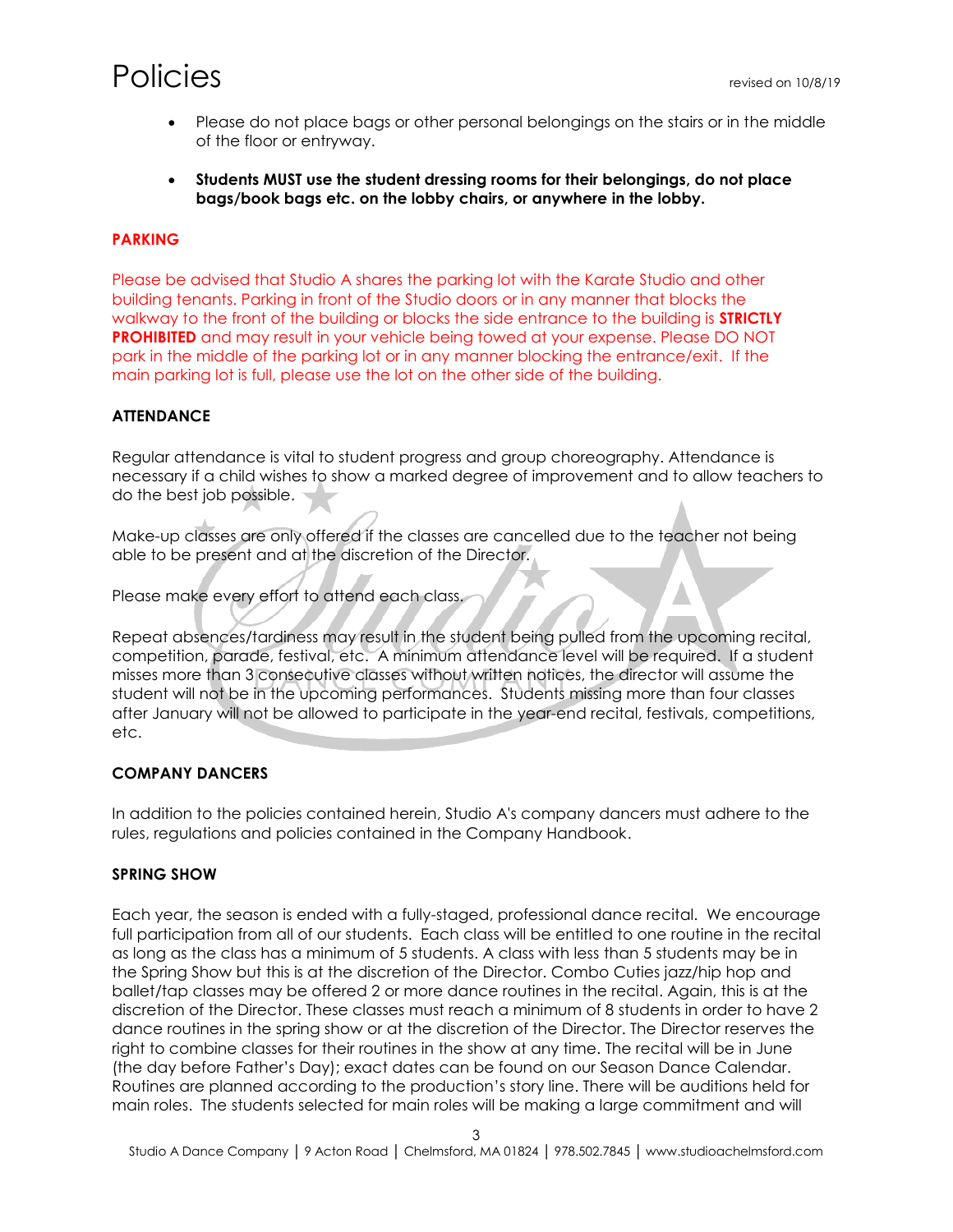be expected to attend additional rehearsals. The Director reserves the right to combine any and all classes as one dance routine in the production.

## **RECITAL FEES**

There is an annual **Recital Fee** due for all families. The recital fee covers the additional staff salaries, rental cost of the auditorium, lights and sound, security, printing, etc. The recital fee is typically due in late March.

\$70 per dancer (includes t-shirt and a Digital Copy of the show)

\$90 per family (includes t-shirts for students and a Digital Copy of the show)

#### **SHOW TICKETS**

Anyone attending our Spring Show will need a ticket, unless they are 2 and under. Dancers that are performing in the show do not need a ticket to the show.

#### **SHOW CANCELLATION**

In any rare event that any of our shows had to be cancelled, Studio A would reimburse for any tickets that were pre-purchased.

## **SOLOS/DUOS/TRIOS**

This is for Company students who are considering a solo or duo/trio routine. Students will learn their entire choreography over a 4 hour choreography session (day & time based on studio availability). The students will then be required to book a minimum of 8 thirty minute private lessons. These privates will focus on rehearsing and cleaning routines. Students need approval from the director to participate. Cut-off date is typically posted for late November. Payment will be required in advance.

#### **SUBSTITUTION**

Studio A reserves the right to provide a substitute teacher if the regularly scheduled teacher is ill or otherwise unable to teach classes. If a teacher is ill and the studio cannot arrange a substitute, any missed classes will be made-up.

#### **CLASS SCHEDULE**

A class must have a minimum of three students enrolled in order for the class to run, unless authorized by the Director. In order for the class to participate in the show, there must be a minimum of 5 students in the class. Classes are subject to change due to lack of enrollment.

#### **CLASSROOM AND STUDIO ETIQUETTE**

Dance training is built on standards that reflect respect and professionalism. These standards include listening to your teacher, applying your corrections, and wearing the required dress code. We expect our dancers to arrive on time, ready for dance, and to display courtesy to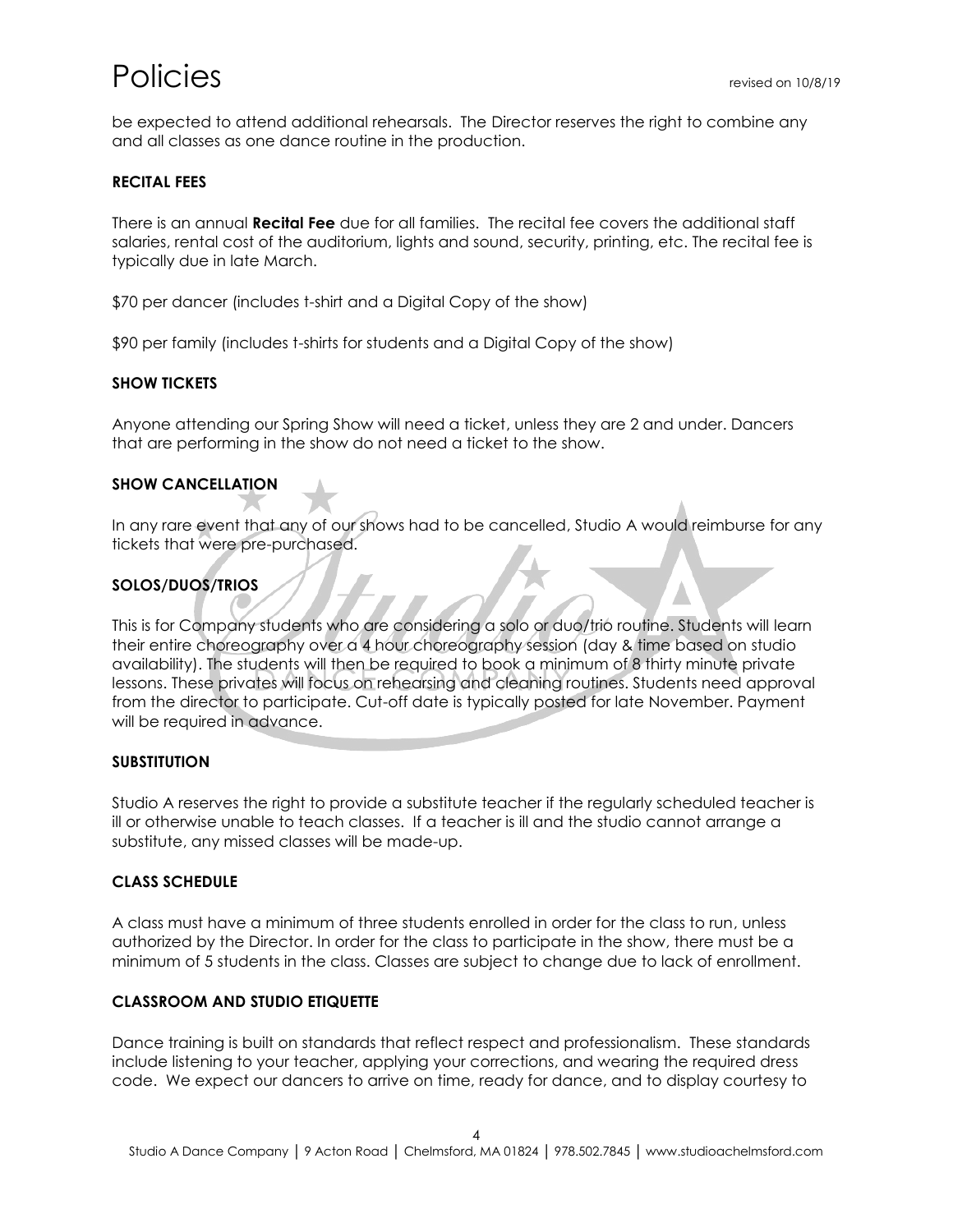their parents, teachers, classmates, and Studio A's property. Any misconduct unbecoming to students, guests, or teachers may result in suspension from class.

- A good attitude is very important in any learning environment.
- No gum chewing is allowed during class.
- Cell phones must be on silent and are not permitted during class time.
- Classes will start promptly at the specified time. If you are late, please come in quietly so you are sure to not disrupt the class.

If a student or parent/guardian is asked to leave the studio due to misconduct, there will be NO refunds.

## **DRESS CODE**

Dress code is important for the student's safety. Teachers must be able to see body lines and make appropriate corrections. This helps to maintain proper posture as well as decrease the chance of bodily injuries associated with dance. Please see our website for a list of class dress codes and shoes.

## **HAIR & JEWELRY**

ALL STUDENT'S HAIR MUST BE TIED BACK IN A HIGH PONY TAIL OR BUN AND SECURED FOR ALL CLASSES. NO EXCEPTIONS.

No jewelry is to be worn during class (earrings, watches, necklaces, etc.)

#### **HAIR LICE**

Children with lice eggs (nits) or lice in their hair are sent home and not allowed to return until the NITS ARE GONE. The NO NIT policy is an administrative, public health policy for control and prevention of head lice outbreaks. Please remember to NOTIFY THE STUDIO if you find nits or lice on your child. This allows us to avoid any outbreak. This is not something that Studio A takes lightly and it is extremely important we emphasize to our children that they are NOT TO SHARE hair products such as elastics, pins, or brushes. It is also important to wear our hair in a HIGH TIGHT BALLET BUN to dance to help reduce the risk of children playing with their hair during dance class.

#### **LOST, STOLEN, OR DAMAGED ITEMS**

It is very important that all dance shoes, bags, etc. are labeled with the student's name. We suggest leaving any valuables at home. Studio A Dance Company is **NOT** responsible for any lost, stolen, or damaged items.

#### **CLASS MAKE-UP**

We understand how life can be unpredictable and how things can come up. Sometimes, this applies to not only our students, but to our dedicated staff as well. If a recreational student would like to make up a class, they may do so with a CLASS MAKE-UP CARD. Make-up any class you miss that is in your age range/level. Plan ahead and take the make-up card before you miss class. No prior authorization is required. Just hand the instructor a completed Makeup Card before class. All make-ups must be made within 4 weeks the class was missed and

5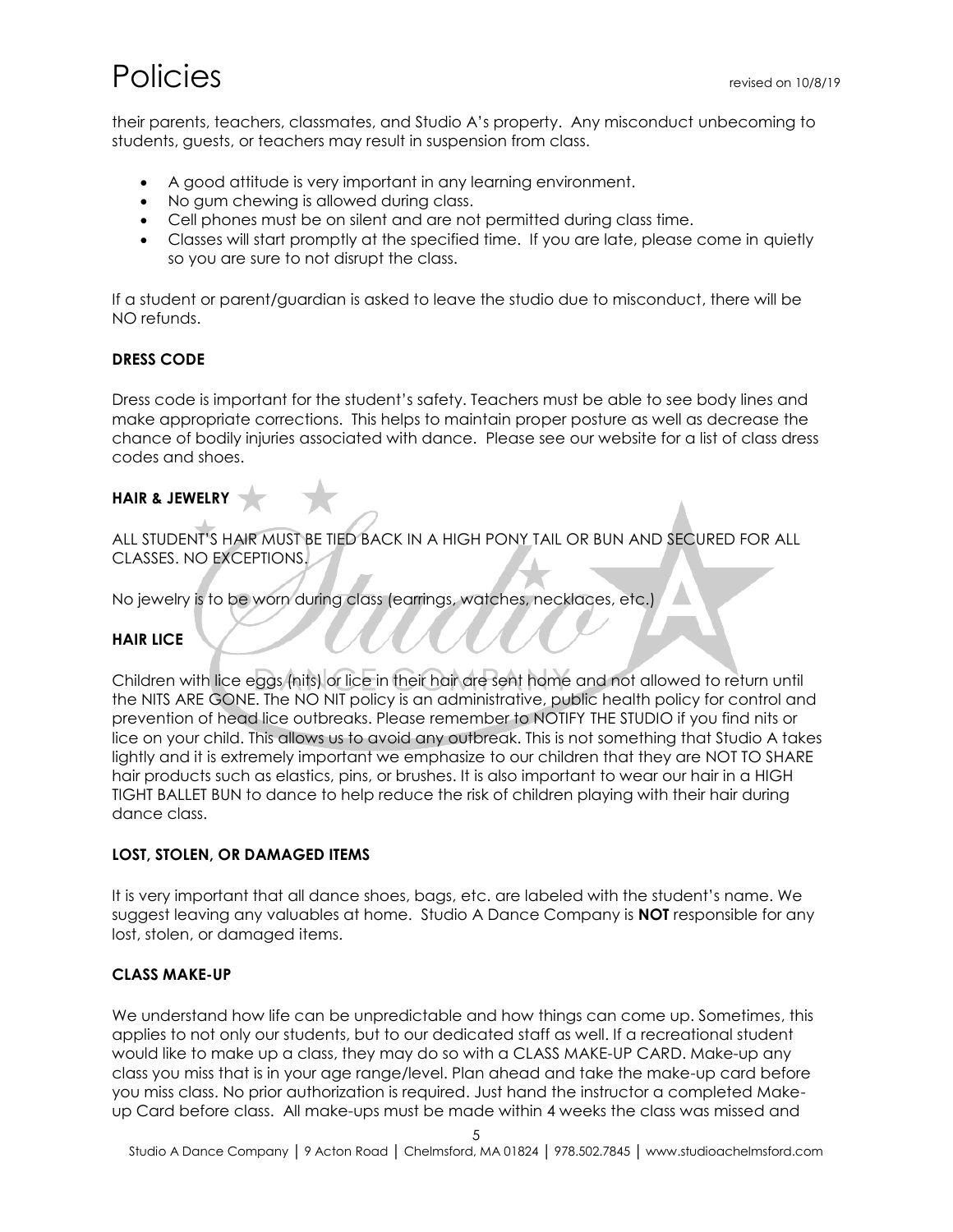cannot rollover to the next semester, please plan accordingly. You may attend ANY style dance class as a make-up! Make-up classes have no cash value.

## **INCLEMENT WEATHER POLICY**

In the event of inclement weather, you will receive an automated voice call via telephone regarding evening classes. If your child has class during the day at Studio A, and Chelmsford Public Schools are closed, then Studio A will also be closed. Please note the studio does not always follow school closings for evening dance classes, as roads are often cleared by the time our evening classes begin. There will be no make-up classes per routine policy, but classes may be made up at the discretion of the instructor/director.

## **HOLIDAYS**

Studio A Dance Company will be closed for certain holidays throughout the season. Please reference our Season Calendar on our website at: [www.studioachelmsford.com.](http://www.studioachelmsford.com/) Studio A may be opened for Dance Camps, Workshops, and other events during February and April vacation. If there is an early school dismissal for a reason other than inclement weather, classes will be held as usual.

## **CLASS OBSERVATION/STUDIO LOBBY – WAITING AREA**

At Studio A, we offer parents the opportunity to observe classes occasionally via video screen. We recommend that parents, guardians, and siblings of dancers ages 6 and up do not remain at the studio during their child's dance lessons when they have multiple classes that are back-toback. This causes a major distraction to many of the dancers and teachers, and may result in slowing dance progression for our students. We ask that you observe through our closed circuit televisions 15 minutes prior to the conclusion of your child's class. Private conference with the teacher and/or Director may be arranged if a parent is concerned about their child's progress.

Per our Studio A House Rules, parents/guardians and siblings are not permitted in any of our dance studios and/or back dressing room. This is for the safety of all our dancers and staff.

Please note that we are currently in the process of installing a camera that will give us a view of our newest dance studio space (Yellow Room). Until this is finalized, the parents/guardians of our **dancers in the Yellow Room** are permitted to stand in the hallway to view their children during their class. Please have your cell phones on silent and be mindful of the classes going on in the Fish Bowl Studio.

During classroom viewing, we ask that you observe quietly, that cell phones be turned off, and that siblings are monitored and quiet during observation.

Studio A's lobby/waiting area is not a lounge for parents and siblings. Our studio is a large facility and we do have ample amount of space for students to be dropped off and picked up safely and orderly in between classes. The lobby is set up as an open concept that will allow parents to sit/stand while they wait a few minutes for their child to exit dance class.

## **INSURANCE**

Studio A Dance Company does not carry medical insurance for its students. It is required that all dance students be covered by their own family insurance policies and if injury occurs, it is

6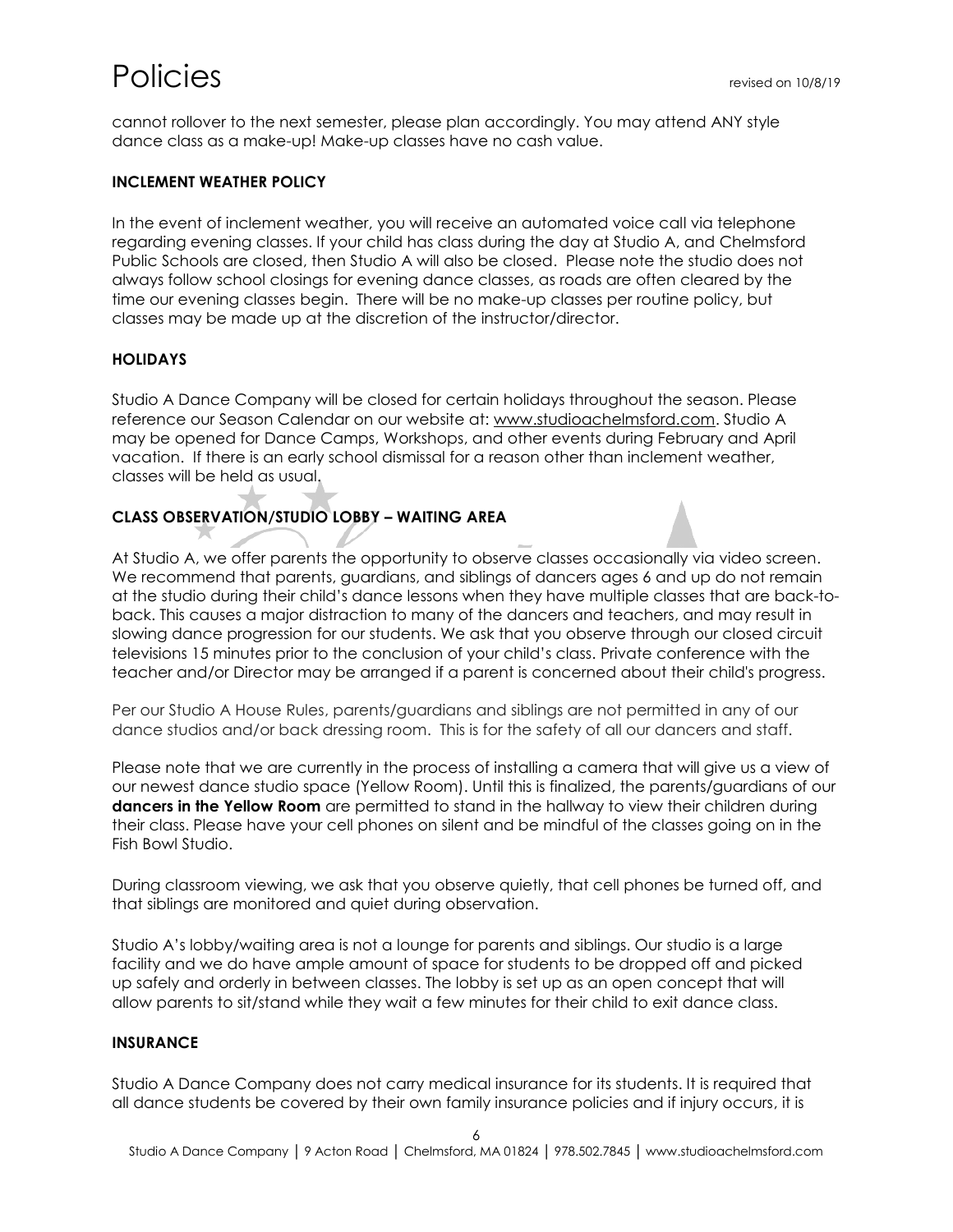understood that the student's own policy is your course of reimbursement. A release of liability waiver must be signed before your child can dance at the Studio A Dance Company.

## **PHOTO RELEASE**

The studio is hereby granted permission to take photographs of the students to use in brochures, websites, posters, advertisements, and other promotional materials the studio creates. Permission is also hereby granted for the studio to copyright such photographs in its name.

## **PICK-UP/DROP-OFF**

Please be prompt in picking up your child at the end of class time. We also suggest that someone accompany little ones at the beginning as well as at the end of class time. Students are not to be left at the studio for excessive time before or after class.

Parent/guardians MUST come into the building to pick up their children. Students are not permitted to exit the facility without a parent/guardian.

## **MISCELLANEOUS**

Home practice is needed by each student to progress. We encourage parents to support this as it will help the teachers move each class and student at a faster rate, as well as promote progress.

Make it a weekly basis of asking your child if the teacher gave out any notices, etc. Many times notices are left in a student's dance bag and parents never see them.

Please inform your instructor of any injuries, allergies, or special needs that may require extra attention.

## **STUDIO A HOUSE RULES**

- 1. Please keep the dance studio clean.
- 2. Please dispose of any trash in the trash cans provided.
- 3. Please dispose of WATER BOTTLES into our RECYCLING BINS.
- 4. NO FOOD or DRINK permitted inside the studio other than WATER.
- 5. Snacks are to be eaten in the front lobby only and only during break time.
- 6. NO PEANUT OR NUT PRODUCTS ALLOWED IN STUDIO A!
- 7. Waters are available for \$1.00 per bottle. Please deposit money into the tuition box.
- 8. Please arrive to dance in street shoes and change into your dance shoes.
- 9. Dance shoes are NOT allowed to be worn outside.
- 10. Dress in appropriate dance attire at all times.
- 11. Please take off your shoes and other belongings in the dressing area. DO NOT leave your belongings and shoes in the front lobby area.